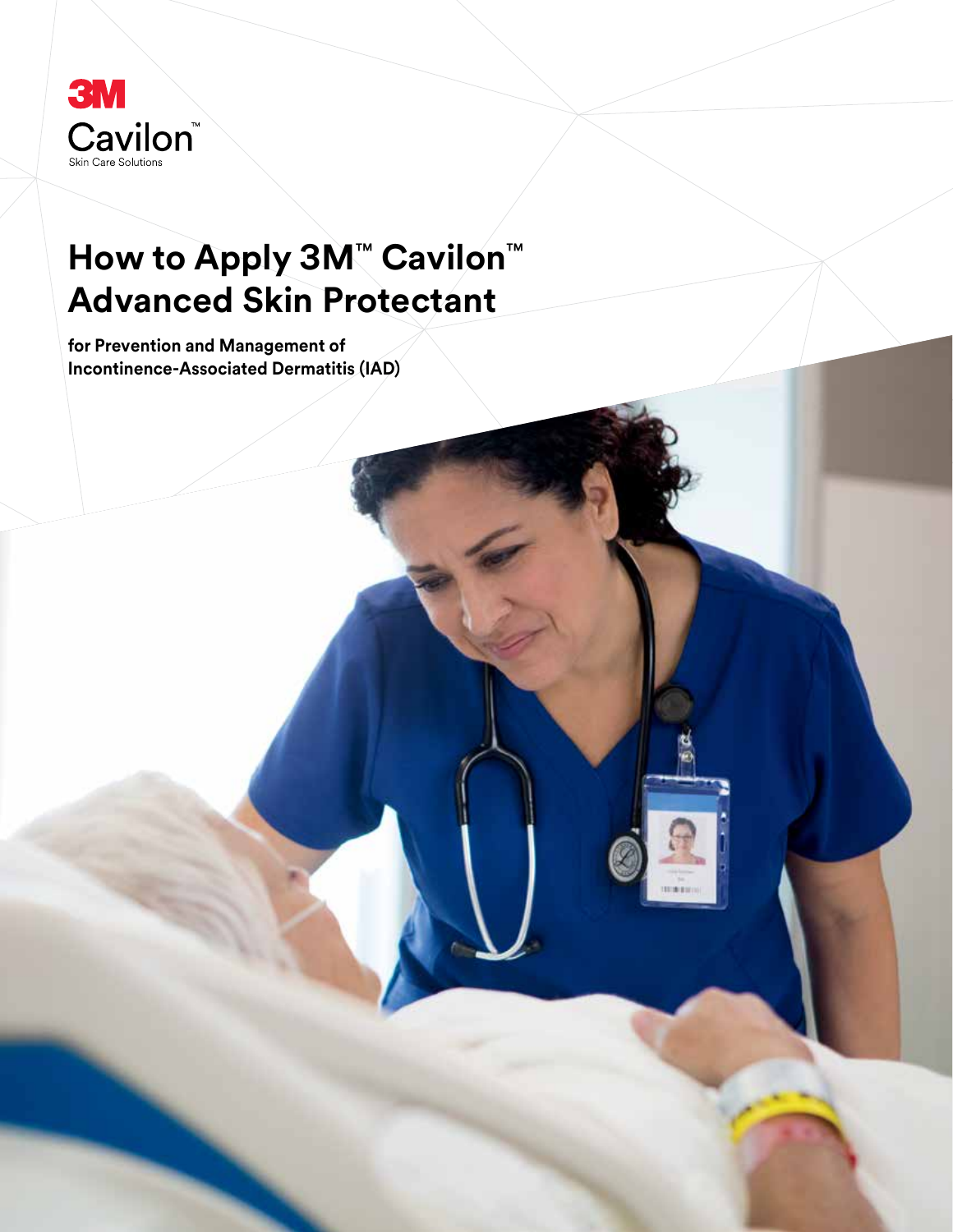### **Each applicator will cover approximately 100 sq. inches (10x10 inches).**

**Supplies needed:** 

• 3M™ Cavilon™ No-Rinse

Skin Cleanser or plain water

• Non-linting soft cloths • 3M™ Cavilon™ Advanced Skin Protectant

• Exam gloves

#### **More than one applicator may be used if required to cover larger areas.**

Refer to the Cavilon Advanced Skin Protectant product insert for additional information regarding contraindications, precautions and warnings.

**Allow the product to dry for at least 60 seconds** before applying an adhesive dressing or tape over Cavilon Advanced Skin Protectant.

**The film will wear off and does not require removal.** In the event you do want to remove the product, use an adhesive remover that contains hexamethyldisiloxane (HMDS) or silicone polymer.

*It's advisable to use an adhesive remover containing HMDS or silicone polymer anytime you remove an adhesive dressing or tape from an area that has been covered with Cavilon Advanced Skin Protectant.*

## **How to Apply 3M**™ **Cavilon**™ **Advanced Skin Protectant**

**for Prevention and Management of Incontinence-Associated Dermatitis (IAD)**

#### **Prepare the supplies**

#### **Applying Cavilon Advanced Skin Protectant**

#### **Additional Information**

**4**

**5**







**Set up your supplies** on a clean surface.

**Grasp the applicator** and place your thumb at the end of the lever.

Aim the applicator sponge downward and firmly depress the lever to break the internal ampule.

*You will hear a snapping or popping noise when the ampule breaks; it is not necessary to continue to press the lever.* 

**Reapply the product 2-3 times per week.** Cavilon Advanced Skin Protectant is waterproof and is *not* removed by routine cleansing. More frequent application may

result in buildup of the product.



**Open the package** of Cavilon Advanced Skin Protectant and leave the applicator in the plastic pouch.

*There is no need to push down on the applicator during application. Additional pressure is not needed and can result in excessive wetness or pooling of fluid.* 

**Position the patient** (expose the skin for cleansing, but keep the patient covered as much as possible for warmth and dignity).

**Cleanse skin thoroughly and gently** with Cavilon No-Rinse Skin Cleanser or plain water. Gently dry areas of intact skin as needed. If areas of erosion (denudement) are present, excess serous or sero-sanguinous drainage may be blotted with a gauze

pad if necessary.



**Apply Cavilon Advanced Skin Protectant by gently wiping the foam sponge** across the affected area and surrounding skin. Use an even, sweeping motion with minimal overlap of product. The applicator may be used in any direction.

**Pre-moisten several wipes** with Cavilon No-Rinse Skin Cleanser or plain water and set aside.

#### **Position and cleanse the patient <b>Change gloves**

to allow fluid into the foam sponge. The fluid flows by gravity so you don't need to



**Allow the area to dry for at least 30 seconds.** If an area is missed, wait until the fluid has dried completely before applying additional product.

maintain pressure on the lever.

*Fluid will not completely saturate the sponge* 

*to the edges.* 





**If Cavilon Advanced Skin Protectant is applied within a skin fold or other area of skin-to-skin contact,** make sure that the skin surfaces are separated to allow the fluid to dry completely (at least 30 seconds) before allowing skin to return to the normal position.



**Continue application until the entire area of concern has been covered.** It is important to apply the product to all skin that is exposed to stool and/or urine.

**Change your gloves.**